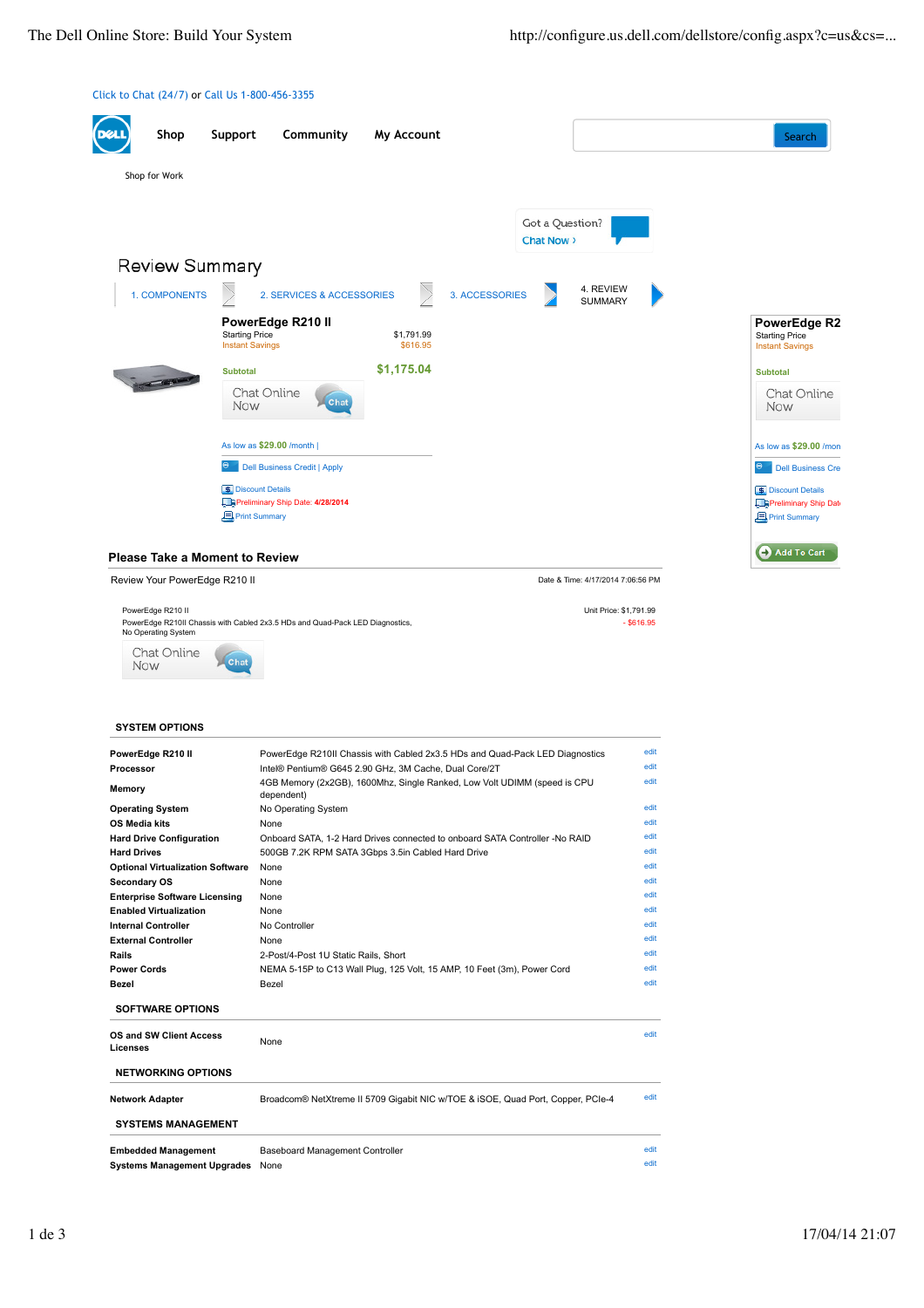## **OTHER OPTIONS**

| <b>Internal Optical Drive</b>                    | No Internal Optical Drive                                         | edit |
|--------------------------------------------------|-------------------------------------------------------------------|------|
| <b>Server Accessories</b>                        | None                                                              | edit |
| <b>System Documentation</b>                      | Electronic System Documentation and OpenManage DVD Kit            | edit |
| <b>OTHER OPTIONS</b>                             |                                                                   |      |
| <b>Dell SonicWALL solutions</b>                  | None                                                              | edit |
| <b>Business Essentials</b>                       | None                                                              | edit |
| <b>Energy Star</b>                               | None                                                              | edit |
| <b>SERVICE OPTIONS</b>                           |                                                                   |      |
| <b>Warranty &amp; Service</b>                    | 3Yr Basic Hardware Warranty Repair: 5x10 HW-Only, 5x10 NBD Onsite | edit |
| <b>Proactive Systems Management</b>              | None                                                              | edit |
| <b>Data Protection Offers</b>                    | None                                                              | edit |
| <b>Installation Services</b>                     | No Installation                                                   | edit |
| <b>Proactive Maintenance</b>                     | Maintenance Declined                                              | edit |
| <b>Remote Consulting Service</b>                 | Declined Remote Consulting Service                                | edit |
| <b>Configuration Services - Asset</b><br>Tagging | None                                                              | edit |
| <b>Asset Recovery Services</b>                   | None                                                              | edit |
| <b>NETWORK MANAGEMENT SOLUTIONS</b>              |                                                                   |      |
| <b>AppAssure Data Protection</b>                 | None                                                              | edit |

**Monitors Example 2018 None** edit **None** edit **none edit and a set of the edit of the edit of the edit of the edit of the edit of the edit of the edit of the edit of the edit of the edit of the edit of the edit of the** 

## **Also included in this system**

**The following options are default selections included with your order**

Shipping Material,PowerEdge R210II HD Multi-Select

Add To Cart



## Important Product and Service Details

| Do more with Dell                                                                                                  |                              | Company                                                                                      |                    | Legal                                                                                              |          |                                                                 | Community    |                | ≝<br><b>United States</b> |          |
|--------------------------------------------------------------------------------------------------------------------|------------------------------|----------------------------------------------------------------------------------------------|--------------------|----------------------------------------------------------------------------------------------------|----------|-----------------------------------------------------------------|--------------|----------------|---------------------------|----------|
| <b>Employee and Student Discounts</b><br>PartnerDirect<br>The power to do more<br>Dell Outlet<br><b>TechCenter</b> |                              | Investors<br>About Dell<br>Corporate Responsibility<br><b>Customer Engagement</b><br>Careers |                    | Ads & Emails<br><b>Privacy Statement</b><br>Legal & Regulatory<br>Terms & Conditions<br>Trademarks |          | The Dell Community<br>Read our Blog<br><b>Discussion Forums</b> |              |                |                           |          |
| Dell Newsroom<br>Make a Payment                                                                                    |                              |                                                                                              |                    |                                                                                                    |          |                                                                 |              |                |                           |          |
| © 2014 Dell                                                                                                        | <b>Regulatory Compliance</b> |                                                                                              | Terms & Conditions | Unresolved Issues<br>Visit ID                                                                      | Feedback | Privacy                                                         | Ads & Emails | Dell Recycling | Contact                   | Site Map |

Products

Offers subject to change. Taxes, shipping, handling and other fees apply. U.S. Dell Small Business new purchases only. LIMIT 5 DISCOUNTED OR PROMOTIONAL ITEMS PER<br>CUSTOMER. LIMIT 5 VOSTRO OR INSPIRON UNITS PER CUSTOMER. De

\*Dell Business Credit: OFFER VARIES BY CREDITWORTHINESS AS DETERMINED BY LENDER. Offered by WebBank to Small and Medium Business customers with approved credit.<br>Taxes, shipping and other charges are extra and vary. Minimum